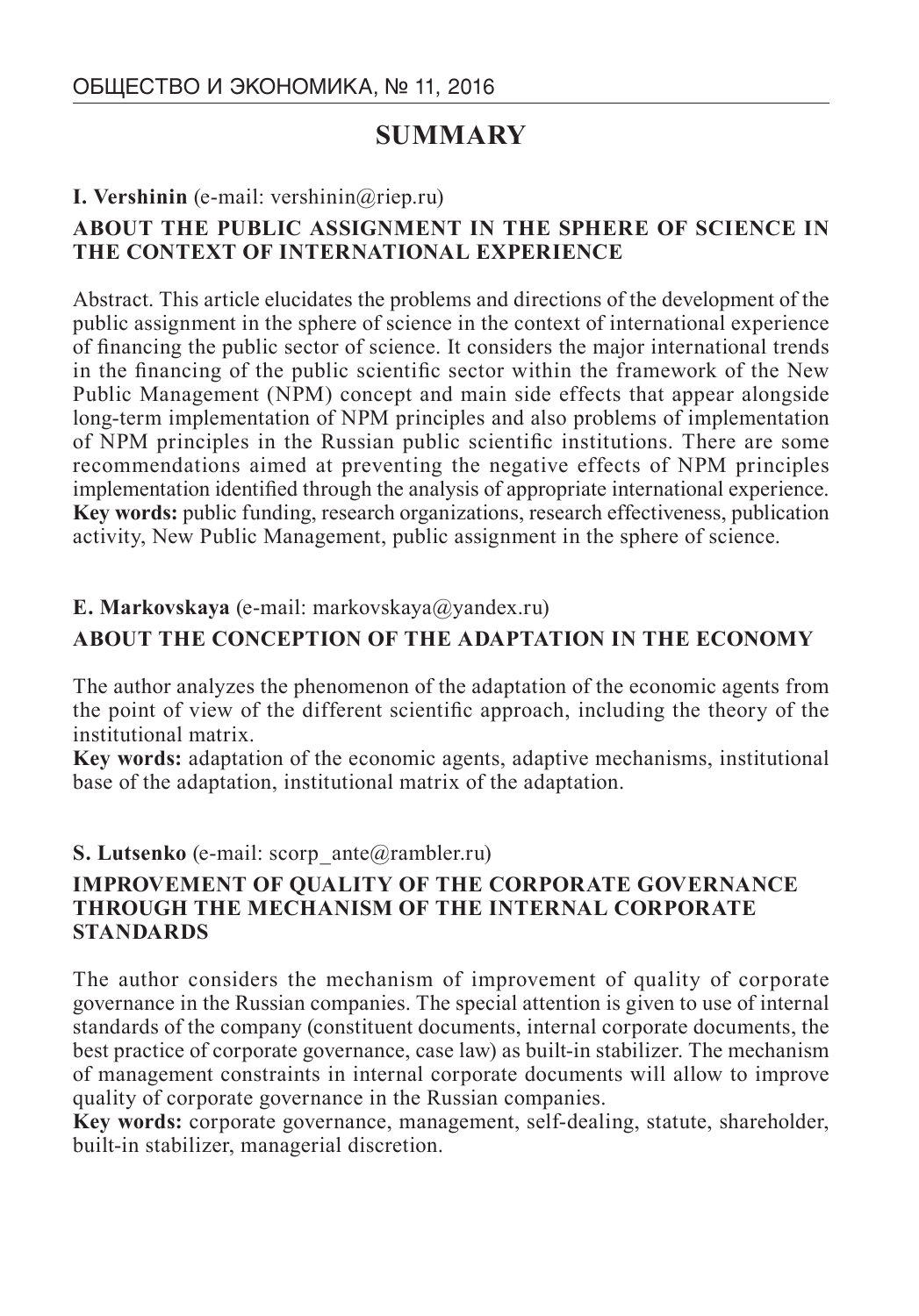# **K. Mullakhmetov** (e-mail: mkhsh007@gmail.com)

# **CORPORATE CULTURE IN THE MANAGEMENT SYSTEM**

The results of the research categories of "corporate culture", "organizational culture", "organizational climate". Based on the analysis of domestic and foreign theory and practice of management, personal experience of the author in Russian companies concretized the content of these concepts and their interrelation, interaction and relation, the place and role in the management system. Substantiated growing importance of culture as a management tool.

**Key words:** management system, hierarchy, corporate culture, organizational culture, organizational climate, organizational behavior.

#### **I. Balyuk** (e-mail: balyuk@bk.ru)

#### **IS IT POSSIBLE TO CHAGE THE CURRENT SYSTEM OF INTERNATIONAL CREDIT RATIGS?**

The article examines functioning specifics of the leaders of the international rating services market and a project of establishing a new alternative international rating agency under the name of Universal Credit Rating Group (UCRG) which tends to become a real competitor to the "big three".

**Key words:** international rating agency; credit rating; UCRG; international investors; independent rating evaluation.

#### **Е. Skoblikov** (e-mail: eas-eik@mail.ru)

#### **THE APPLICABILITY OF THE LAW OF MONEY LAW OF MONEY CIRCULATION**

The article discusses the law of applicability money. Conclusion is made that the multicurrency circulation of money unacceptable in a sovereign state.

**Key words:** the nature of money, currency, laws of money circulation, the applicability of the law of money, Glazyev.

#### **G. Chernousov** (e-mail: grisha11rus89@mail.ru)

#### **THE MERGERS AND ACQUISITIONS MARCET IN OIL AND GAS SECTOR OF RUSSIA**

The mergers and acquisitions market in oil and gas sector of Russia in 2009–2015 shows decrease in a sum total and increase in quantity of the concluded transactions simultaneously. In the article statistical data and expert estimations of KPMG topranked analytical agencies in the field of research of the mergers and acquisitions market in Russia are generalized, conclusions about strategic management of branch deals are presented from the point of view of integration of material resources and non-material actives.

**Key words:** mergers and acquisitions, oil and gas, intangible assets, intellectual capital, M&A, strategic management.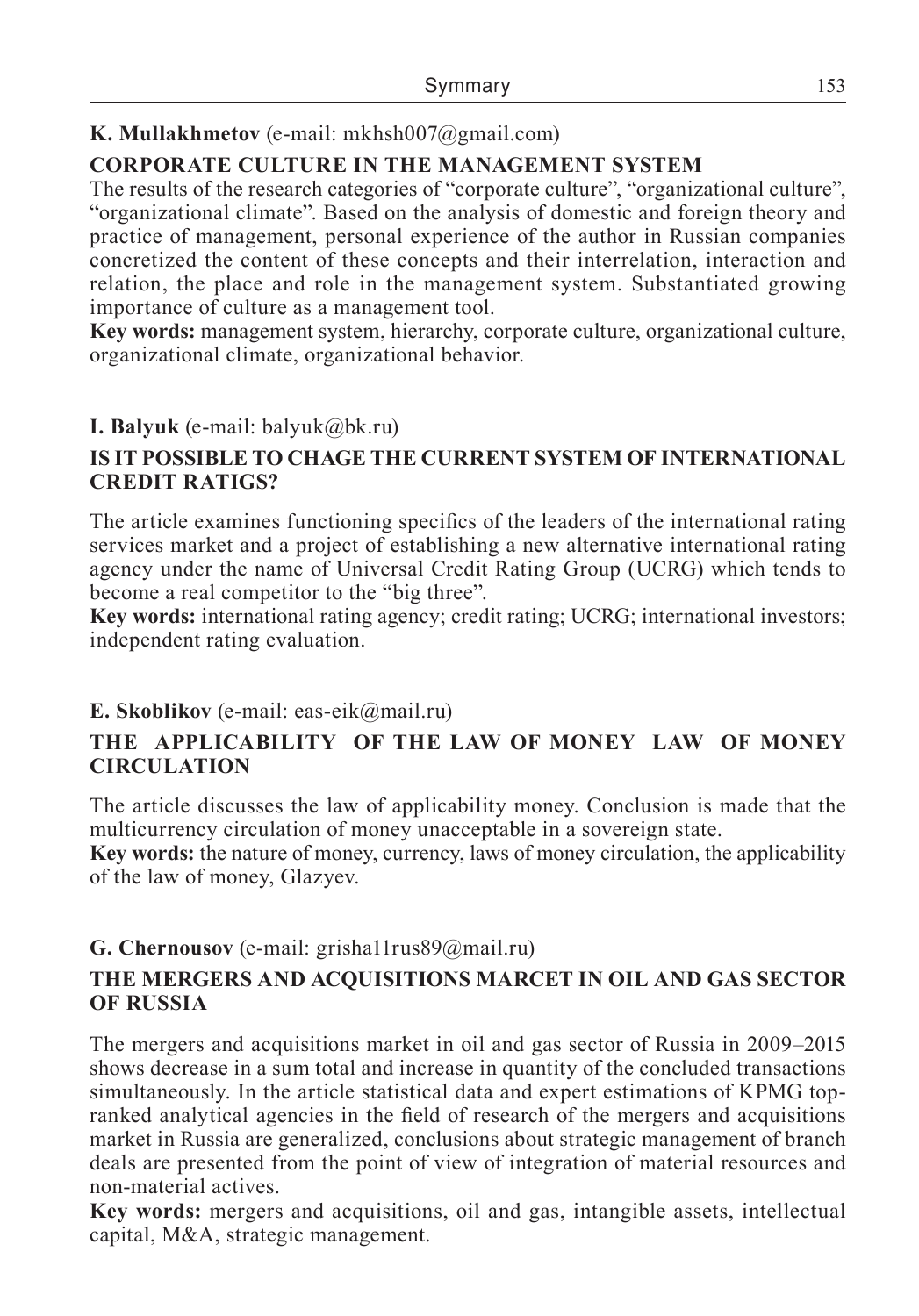**E. Popov** (e-mail: epopov@mail.ru)

**I. Katz** (e-mail: irina\_katz@mail.ru)

**A. Veretennikova** (e-mail: vay\_uiec@mail.ru)

**E. Sevastianova** (e-mail: sevastianova89@yandex.ru)

#### **FORMATION A PORTRAIT OF LOCAL PUBLIC GOODS CONSUMER**

The article is devoted to the definition of the most important parameters of local public goods and identification of consumer groups which are interesting for of improving the public goods quality. The paper highlights the theoretical aspects of the existence of local public goods sector. Based on the data of empirical research the algorithm of the definition of public goods consumer is developed and portraits of various public goods consumers are identified. In addition recommendations for improvement of the quality of functioning of the public sector are offered.

**Key words:** local public goods, public goods sector, the institutional environment, the portrait of the consumer of public goods.

# **А. Shiraev** (e-mail: alexeishiraev@mail.ru) **ABOUT IMPORT SUBSTITUTION OF CONSUMER GOODS**

The article considers the dynamics of the imports of consumer goods, which in the study include screws, bolts, nails, cotton fabrics, screwdrivers, shovels, etc. In the research the level of import dependence from consumer goods and economic effects from import substitution were assessed, including possibility of creating new jobs. **Key words:** import substitution; economic effects; import dependence.

# **O. Kuznetsova** (e-mail: kouznetsova olga@mail.ru)

# **ABOUT FEDERAL SUPPORT FOR INVESTMENT LOCALIZATION IN RUSSIA**

The excessive variety of tools of the federal support for investments localization in Russia is pointed, and such variety is explained mainly by departmental contradictions. The incorrectness of existing evaluations of special economic zones as a key instrument for the investment localization is shown. The conclusion about the reasonability of improving the existing instruments of investment localization, rather than creating new ones is done.

**Key words:** federal economic policy, territories of investment localization, special economic zones, measures to support investors.